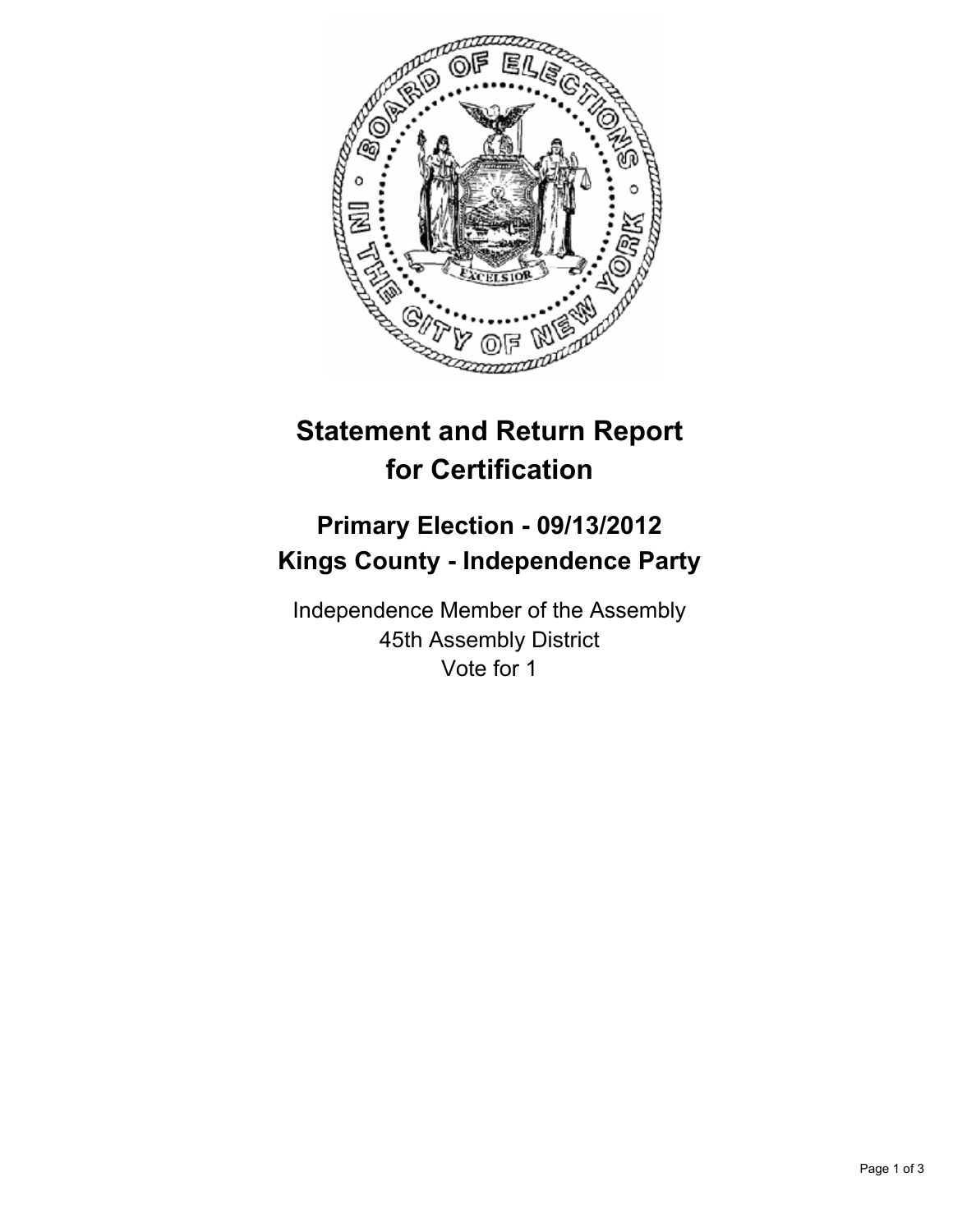

## **Assembly District 45**

| <b>PUBLIC COUNTER</b>                                    | 34       |
|----------------------------------------------------------|----------|
| <b>EMERGENCY</b>                                         | 0        |
| ABSENTEE/MILITARY                                        | 4        |
| FEDERAL                                                  | 0        |
| <b>SPECIAL PRESIDENTIAL</b>                              | 0        |
| <b>AFFIDAVIT</b>                                         | 1        |
| <b>Total Ballots</b>                                     | 39       |
| Less - Inapplicable Federal/Special Presidential Ballots | $\Omega$ |
| <b>Total Applicable Ballots</b>                          | 39       |
| BEN AKSELROD (WRITE-IN)                                  | 16       |
| JAMES GRANDE (WRITE-IN)                                  | 1        |
| RUSSELL GALLO (WRITE-IN)                                 | 13       |
| STEVEN CYMBROWITZ (WRITE-IN)                             | 5        |
| UNATTRIBUTABLE WRITE-IN (WRITE-IN)                       | 1        |
| <b>Total Votes</b>                                       | 36       |
| Unrecorded                                               | 3        |